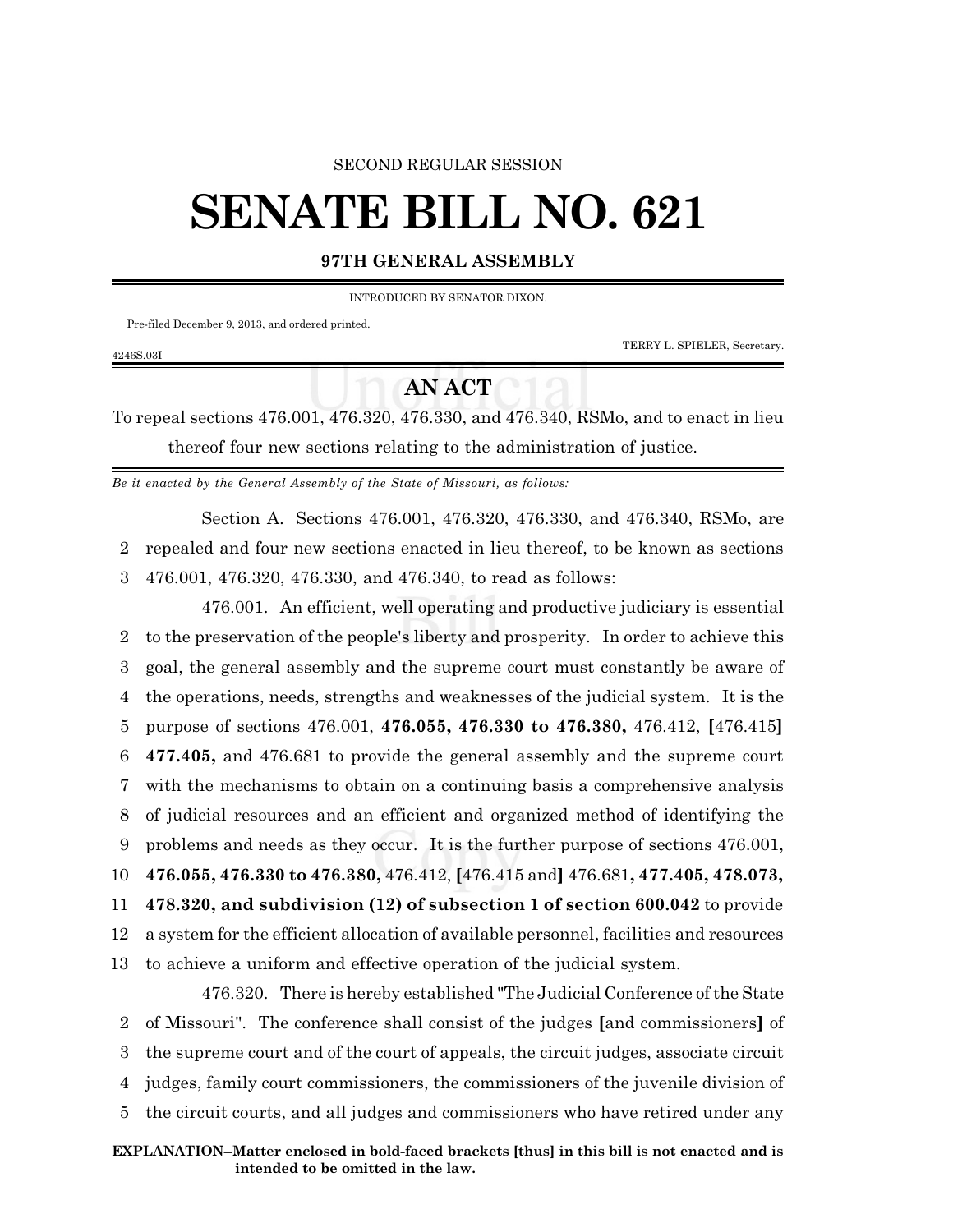of the provisions of sections 476.450 to 476.595 heretofore or hereafter in

effect. The chief justice of the supreme court, or in his absence the vice president

elected by the executive council, shall be the presiding officer.

476.330. The conference shall meet on the call of the chief justice. A meeting shall be called at least once **[**a**] every odd-numbered** year at some convenient time and place in the state. It shall be the duty of all members of the conference to attend such **[**annual**]** meeting.

476.340. 1. The governing body of the conference, between **[**annual**]** sessions, shall be the executive council. The executive council shall consist of the following members:

 (1) The chief justice of the supreme court, or some member of the supreme court appointed by him;

 (2) Two other members of the supreme court appointed by the supreme court;

 (3) One member of each district of the court of appeals elected by the judges thereof, respectively;

 (4) Eight circuit judges, other than judges of the probate division, three of whom shall be elected for three-year terms, one from each district of the court of appeals, by the circuit judges, other than judges of the probate division, of the district to represent each of the districts of the court of appeals, respectively. A judge whose circuit is in part in more than one district of the court of appeals may vote in and be elected to represent either district but not both. Five of the circuit judges on the council shall be elected for three-year terms by the circuit judges of the state;

 (5) One judge of the probate division of circuit courts in counties having a population of more than thirty thousand inhabitants elected for a three-year term by the judges of the probate divisions of the circuit courts in such counties;

 (6) Three associate circuit judges elected for three-year terms, one from each district of the court of appeals, by the associate circuit judges of the district to represent each of the districts of the court of appeals, respectively;

 (7) Three other associate circuit judges elected for three-year terms by the associate circuit judges of the state;

 (8) One associate circuit judge from counties having a population of thirty thousand inhabitants or less elected for a three-year term by the associate circuit judges in such counties;

(9) One retired judge or commissioner who is a member of the judicial